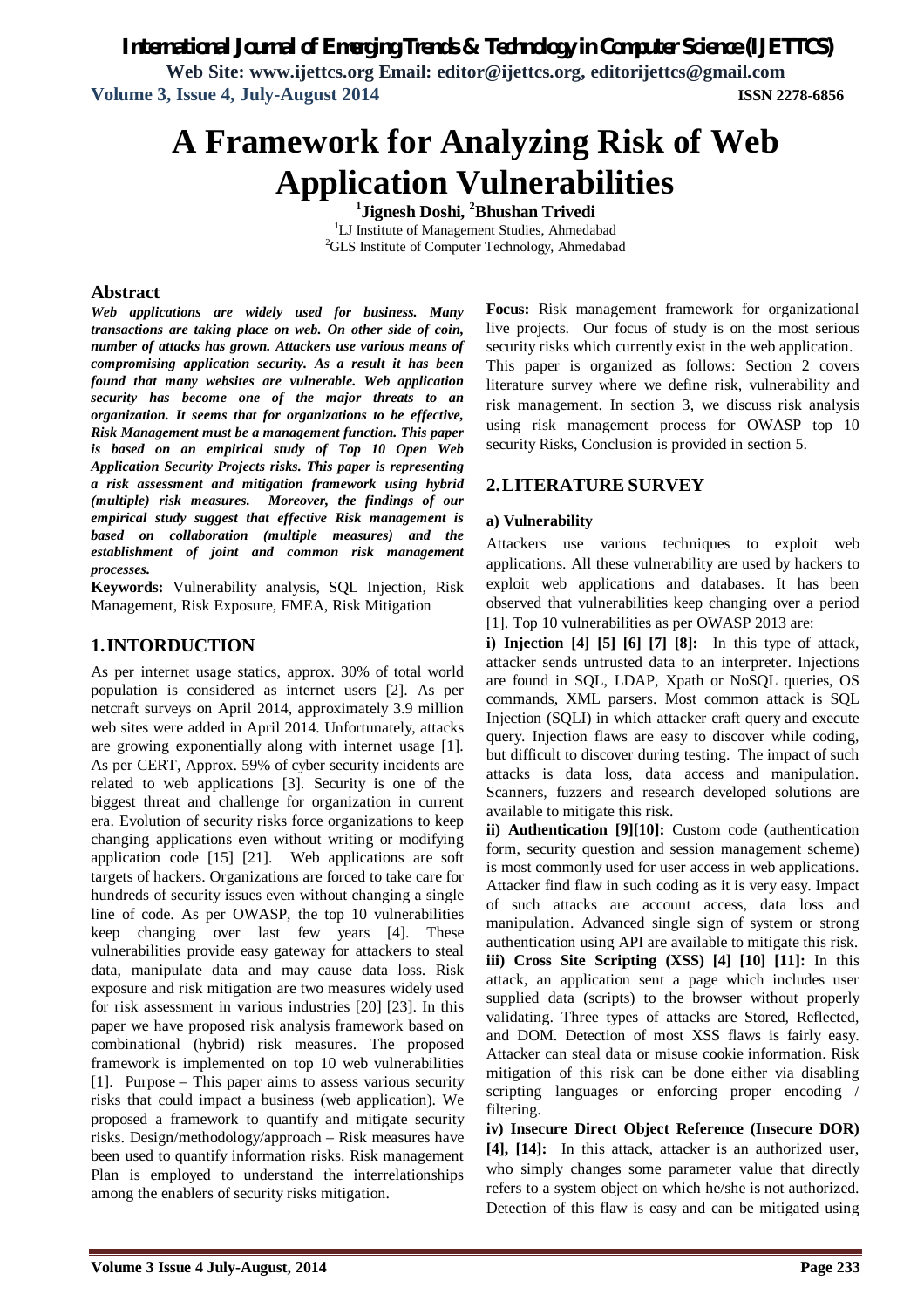# *International Journal of Emerging Trends & Technology in Computer Science (IJETTCS)* **Web Site: www.ijettcs.org Email: editor@ijettcs.org, editorijettcs@gmail.com Volume 3, Issue 4, July-August 2014 ISSN 2278-6856**

code review.

**V) Security Misconfiguration [4] [14]:** Here, attackers can be insider or outsider. Attacker accesses default accounts, unused pages, un-patched flaws, unprotected files and directories, etc. to gain unauthorized access. These flaws can happen at any level like platform level, database level, or network level. This risk can be mitigated via disabling default accounts.

**vi) Sensitive Data Exposure (SDF) [4] [14]:** In this attack, attackers steal data typically by not breaking crypto directly but via different means like steal keys, man-in-the middle attack etc. It is hard to exploit. This attack compromises all sensitive data like credit card number, social security number, personal data etc.

**vii) Missing Function Level Access Control [4] [14]:** In this attack, attacker who is having access will change URL or parameter used for function. It is very easy to detect such attacks as they are caused due to inefficient function level protection.

**viii) Cross Site Request Forgery (CSRF) [4] [14]:** In this attack, attacker tricks user via forged HTTP, image tag or XSS and get data submitted. This risk can be mitigated using penetration testing or code review.

**ix) Using components with known vulnerabilities (Components) [4] [14]:** In this attack, attacker identifies weak components (e.g. Framework libraries) either by scanning or via manual analysis and exploitation of web application. Maximum impact of this attack is complete host takeover or data manipulation.

**x) Un-validated Redirects and Forwards [4], [14]:** In this attack, Attacker tricks victims via attaching links to invalidated redirect. It is very easy to detect invalidated redirects. Impact of these attacks is loss of user password or account access.

#### **b)Related work**

Risk Management is successfully implemented by various industries like software, construction, manufacturing, supply chain, Information Technology etc. [15] [20] [21] [23]. Risk exposure as a risk measure is widely used in IT industry for risk analysis [21][22]. While Failure Mode and Effects Analysis [FMEA] risk measure is widely used in manufacturing industries for risk evaluation  $[18][20][21][22]$ . It is found that for organizations to be effective, Risk Management must be a management function [20][21][22][23][24][25]. The key objective of risk management is to increase the probability and impact of positive events, and decrease the probability and impact of negative impacts on project [19][24]. Risk management mainly focuses on proactively preventing things which can go wrong and helping things to go right [23][24].

Key benefits of effective Risk Management are [16] [17[18][19][20] [22] [23][24]:

- Can reduce project risk by up to 90%.
- lead to better project decision making

 May help in achieving a higher degree of project success.

#### **3.PROBLEM STATEMENT**

In order to mitigate such risks, we have three types of solutions available are Penetrate & Patch, Operational environment and Secure software engineering [15] [21]. Risk management is a requirement at CMM Level 3. Risk management activities are carried out during development of web application, starting from requirement analysis to testing phase [19] [22].

Research Question:

a)How to manage risks for live or rolled in projects?

b)Which and how many risks to be mitigated?

Also, the risk impact varies from application to application so we need some mechanism to identify most critical risk and mitigate.

## **4.RISK ASSESSMENT AND MITIGATION FRAMEWORK**

General framework consists of 3 major activities: Risk management planning, assessment and tracking[19][22]. Risk management activities flow is sequential and iterative. Figure 1 show most proposed risk analysis framework[19][22].



**Figure 1.** Proposed Risk Analysis Framework

**a) Risk Identification** 

Generally, here exhaustive list of flaws for system are identified and list is prepared. Various methods like checklist, surveys and interviews are used to identify risks. For our study, we will use top 10 security risks identified by OWASP (2013) [4].

#### **b)Risk Analysis and Prioritization**

There may be many risks for an application. Risks road maps are either trivial or difficult to find and exploit. Similarly, the impact of risks may be negligible or severe. It may put you out of business. Under risk analysis, risk is analyzed for its cause, impact and delectability. All identified risk may not occur or impact projects. Different risk may have different impact. It is practically not feasible to mitigate or handle all risks so risk prioritization is done for identified risks. Prioritization requires proper risk analysis (impact and effect). For risk analysis various quantitative risk measures are used like risk exposure, FMEA etc. Here, we are performing risk analysis using two risk measures as a combined approach.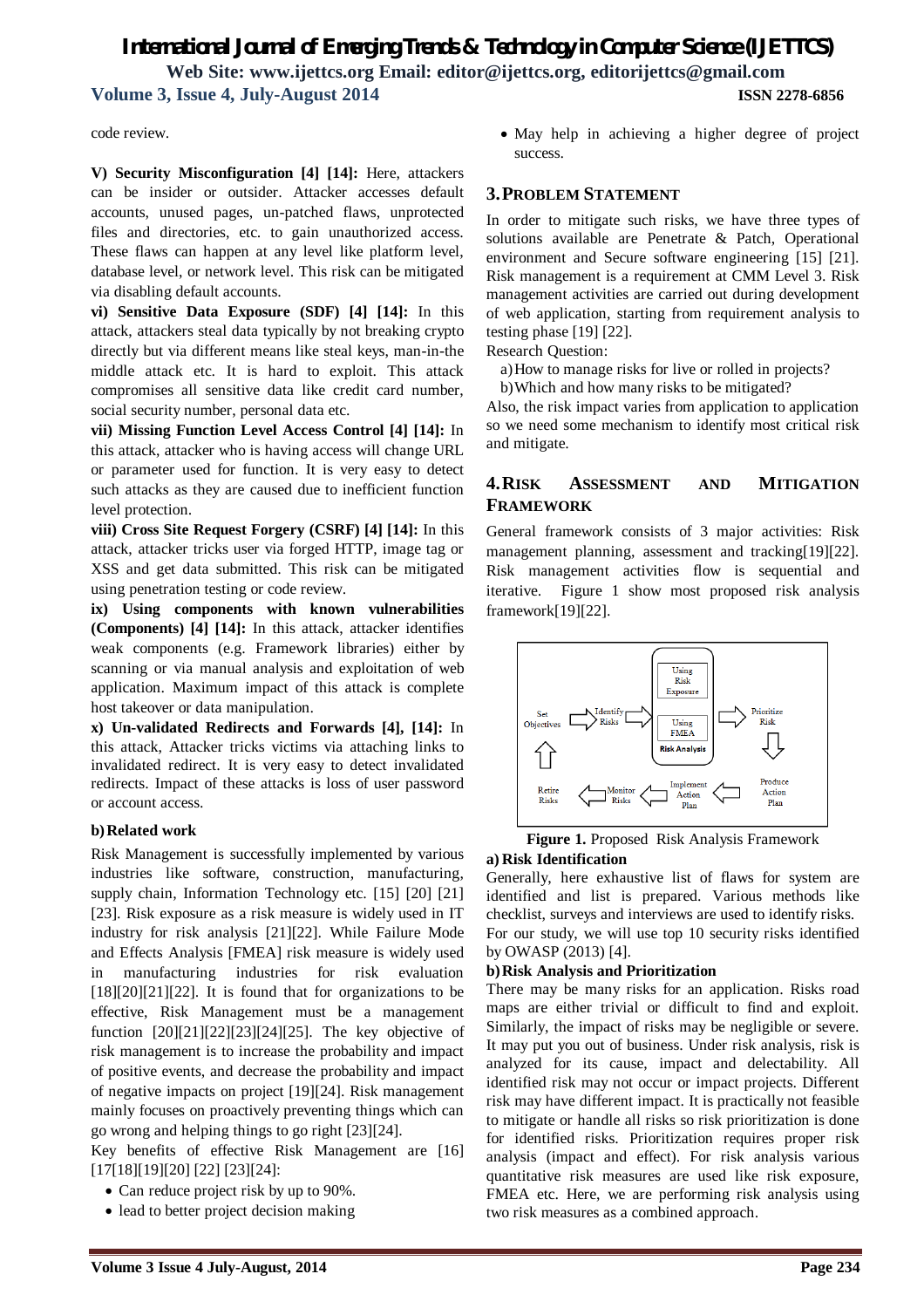# *International Journal of Emerging Trends & Technology in Computer Science (IJETTCS)* **Web Site: www.ijettcs.org Email: editor@ijettcs.org, editorijettcs@gmail.com Volume 3, Issue 4, July-August 2014 ISSN 2278-6856**

#### **I) Risk Assessment using Risk exposure**

Risk exposure represents expected loss for a risk. Risk exposure is a product of the probability of the risk's occurrence and consequences of risk it occurs.

It is calculated using following formula:

Risk Exposure = Probability \* Loss

Here, Probabilities are measured on scale of 0 to 1, consequences and delectability are measured on scale of 1 to 10 (refer Appendix Table 1) We have calculated risk exposure for OWASP top 10 risks (refer to table 1).

|                     | Probabilit |              | <b>Risk</b>     |
|---------------------|------------|--------------|-----------------|
| <b>Risk</b>         | V          | consequences | <b>Exposure</b> |
| Injection           | 0.6        | 10           | 6               |
| Authenticatio       |            |              |                 |
| n                   | 0.8        | 10           | 8               |
| <b>XSS</b>          | 0.9        | 6            | 5.4             |
| <b>Insecure DOR</b> | 0.6        | 6            | 3.6             |
| Misconfig           | 0.6        | 6            | 3.6             |
| Sens. Data          |            |              |                 |
| Expo.               | 0.4        | 10           |                 |
| Function Acc.       | 0.4        | 6            | 2.4             |
| <b>CSRF</b>         | 0.4        | 6            | 2.4             |
| Components          | 0.9        | 6            | 5.4             |
| Redirects           | 0.2        | 6            | 1.2             |

#### **II) Risk Assessment using FMEA**

Failure Modes and Effects Analysis (FMEA) is a systematic, proactive method[26][27]. It is used for evaluating a process to identify where and how it might fail and to assess the relative impact of different failures, in order to identify the parts of the process that are most in need of change[26][27]. We have calculated FMEA for OWASP top 10 risks (refer to table 1).

The Failure Mode and Effects Analysis are calculated as: RPN = Probability \* Delectability \* Severity

**Table 2.** Risk Assessment using FMEA

|                     |      |      | c                   |            |
|---------------------|------|------|---------------------|------------|
|                     | Prob |      |                     |            |
| <b>Risk</b>         |      | Det. | <b>Consequences</b> | <b>RPN</b> |
|                     |      |      |                     | $(P*D*C)$  |
|                     | (P)  | (D)  | (C)                 |            |
| Injection           | 0.6  | 6    | 10                  | 36         |
| Authenticatio       |      |      |                     |            |
| n                   | 0.8  | 6    | 10                  | 48         |
| <b>XSS</b>          | 0.9  | 1    | 6                   | 5.4        |
| <b>Insecure DOR</b> | 0.6  | 1    | 6                   | 3.6        |
| Misconfig           | 0.6  | 1    | 6                   | 3.6        |
| Sens. Data          |      |      |                     |            |
| Expo.               | 0.4  | 6    | 10                  | 24         |
| Function Acc.       | 0.4  | 6    | 6                   | 14.4       |
| <b>CSRF</b>         | 0.4  | 1    | 6                   | 2.4        |
| Components          | 0.9  | 8    | 6                   | 43.2       |
| Redirects           | 0.2  |      | 6                   | 1.2        |

As per industry best practice top few risk are prioritized and mitigation plan is prepared [15] [16] [17] [18] [19]. The basic idea of combining different risk measures analysis is to obtain improved list of top risks and make risk management more efficient. Table: Combined Top 3 Risks

|                  | <b>Risk Rank</b>     |             |                 |
|------------------|----------------------|-------------|-----------------|
| <b>Risk Rank</b> | <b>Risk Exposure</b> | <b>FMEA</b> | <b>Combined</b> |
| Authentication   |                      |             |                 |
| Injections       |                      |             | 2.5             |
| Components       |                      |             | 2.5             |
| XSS              |                      |             |                 |

#### **c) Risk Management Planning**

High level Risk management plan is prepared for top 3 risks.

| <b>Risk</b>   | <b>Mitigation Plan</b>                                                                                                                                                |  |
|---------------|-----------------------------------------------------------------------------------------------------------------------------------------------------------------------|--|
| Authenticatio | 1 Single sign on authentication mechanism                                                                                                                             |  |
| n             | 2 Use of API for authentication                                                                                                                                       |  |
| Components    | 1 identify all components and monitor<br>security of it<br>2 Monitor versions of components<br>3 disable default accounts,<br>unused<br>functionalities of components |  |
| Injection     | 1. Defensive Coding for new coding                                                                                                                                    |  |
|               | 2. Implement Scanners / Fuzzers                                                                                                                                       |  |
|               | 3. Develop training plan                                                                                                                                              |  |

#### **d)Risk monitoring**

We need to monitor risks periodically. If required new risks can be added or can retire irrelevant risks. The set of risk management activities (refer figure 1) are repeated [15] [19] [22].

#### **5. CONCLUSION**

Findings –We discuss risk analysis mechanism which can be used to monitor web application vulnerabilities continuously. Research presents a risk index to quantify security risks using multiple risk measures. As per OWASP, the Component risk was identified as number 9. However, during our risk assessment it was identified as number 2 (using FMEA) and 3 (using Risk Exposure). Practical implications – The proposed combined risk measured-based framework would help to develop suitable strategies to manage most appropriate security risks. Originality/value – The major contribution of this paper lies in the application risk management framework to quantify top 10 security risks using hybrid risk measures. Risk analysis coverage comparison: Proposed framework with two risk measures is summarized as below

| Focus                  |                               | <b>Risk Measure</b> |                                    |  |
|------------------------|-------------------------------|---------------------|------------------------------------|--|
|                        | <b>Risk</b><br><b>Exposur</b> |                     | <b>Proposed</b><br><b>Combined</b> |  |
|                        | e                             | <b>FMEA</b>         |                                    |  |
| Probability            | X                             |                     | X                                  |  |
| Loss                   | X                             |                     | X                                  |  |
| <b>Failure Mode</b>    |                               | X                   | X                                  |  |
| <b>Effect Analysis</b> |                               | X                   | X                                  |  |
| Process                |                               | X                   | X                                  |  |
| Product                |                               | X                   | X                                  |  |
| Design                 |                               | X                   | X                                  |  |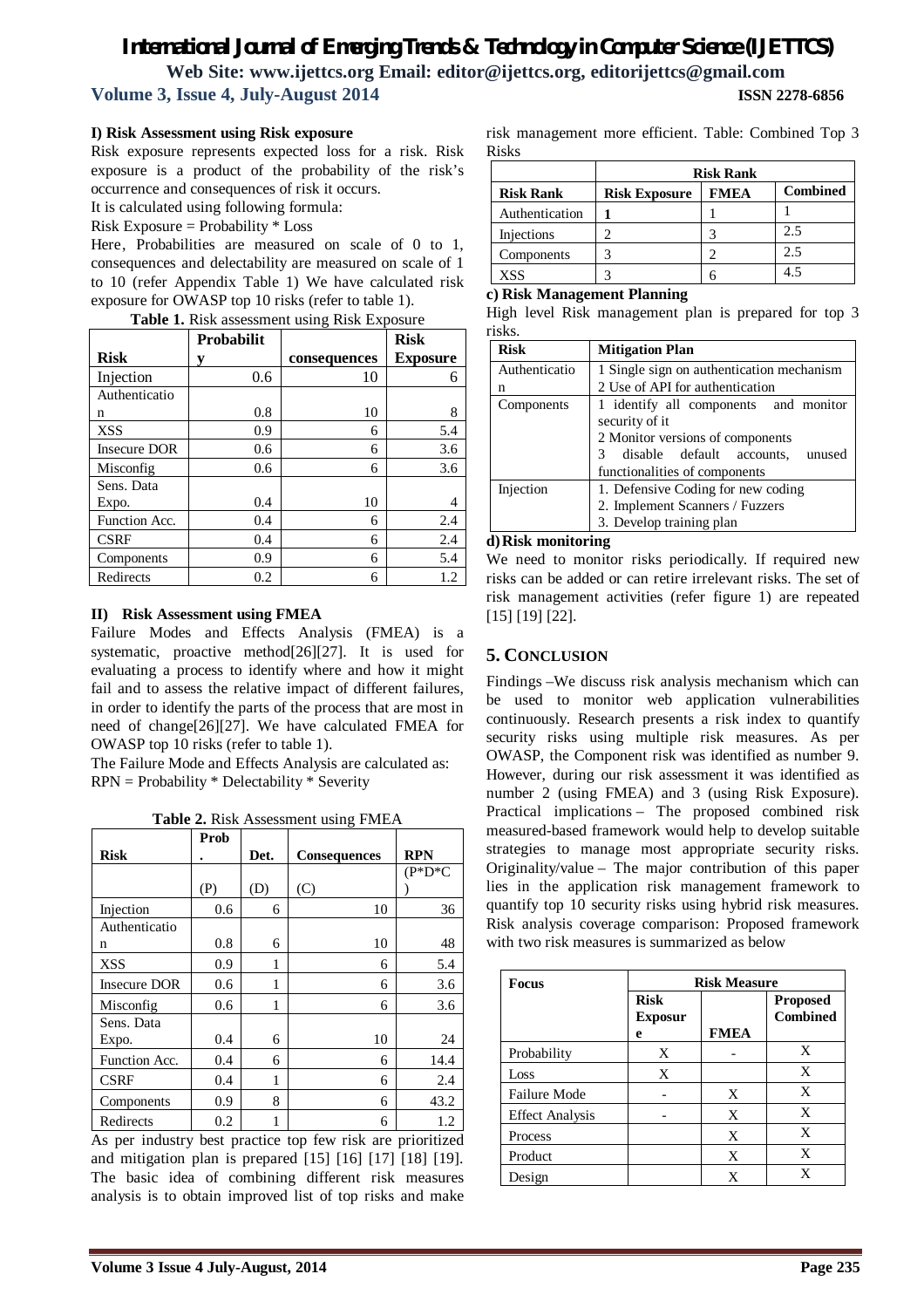# *International Journal of Emerging Trends & Technology in Computer Science (IJETTCS)* **Web Site: www.ijettcs.org Email: editor@ijettcs.org, editorijettcs@gmail.com**

**Volume 3, Issue 4, July-August 2014 ISSN 2278-6856**

In conclusion, Our Risk framework provide following benefits:

- 1)Eliminate the dependency of security surveys
- 2)Provide flexibility to focus on most severe risk based on probability, process and effect
- 3)Dynamic to use
- 4)The results of this study show that risk management framework provide more dynamic and comprehensive risk assessment.

**Appendix 1**

#### **a) Risk Probability [19] [23]**

| <b>Probabilities</b> | Range       |
|----------------------|-------------|
| Very Low             | $0.0 - 0.2$ |
| Low                  | $0.3 - 0.4$ |
| Medium               | $0.5 - 0.6$ |
| High                 | $0.7 - 0.7$ |

#### **b) Risk Impact and delectability categories [19] [23]**

| <b>Categories</b>  | Range    |
|--------------------|----------|
| Low / Easy         | $00-04$  |
| Moderate / Average | $05 - 7$ |
| Severe/Difficult   | $08-10$  |

### **6. REFERENCES**

- **[1]** April 2014 Web Server Survey http://news.netcraft.com/archives/2014/04/02/april-2014-web-server-survey.html, [visited on  $11<sup>th</sup>$  May 2014]
- **[2]** Internet usage statistics The Internet Big Picture World Internet Users and Population Stats www.internetworldstats.com/ stats.htm ,[ visited on 11th May 2014]
- **[3]** National Vulnerability Database http://web.nvd.nist.gov/ view/vuln/statistics, visited on 10th Jun 2014
- **[4]** OWASP Top 10–2013 Projects: https://www.owasp.org/ index.php/ Top10# OWASP\_Top\_10\_for\_2013
- **[5]** SQL Injection: http://www.us-cert.gov/securitypublications/sql-injection: ,[ visited on 11th April 2014]
- **[6]** Su and G. Wassermann, "The Essence of Command Injection Attacks in web Applications", The 33rd Annual Symposium on Principles of Programming Languages (POPL 2006), 2006.
- **[7]** Diallo Abdoulaye and Al-Sakib Khan Pathan, " A Survey on SQL Injection: Vulnerabilities, attacks AND Prevention Techniques", IEEE 15th International Symposiam on Consumer Electronics, 2011
- **[8]** Nina Godbole and Sunit Belapure, "Cyber Security: Understanding Cyber Crimes, Computer Forensic and Legal Perspective", Wiley India Pvt. Ltd, First Edition 2011 page 164
- **[9]** Preshika Tiwari, Ashish Kumar Srivastava, A Survey on Authentication Mechanism against SQL Injection

in XML, International Journal of Computer Applications, 10.5120/13501-1249, November 2013

- **[10]** Guide to Authentication, https://www.owasp.org /index.php/Guide\_to\_Authentication, visited on 11th April 2014
- **[11]** Rahul Johri and Pankaj Sharma " A Survey on Web Application Vulnerabilities (SQLIA and XSS) Exploitation and Security Engine for SQL Injection", IEEE 2012
- **[12]** Jeremiah Grossman, Xss Attacks: Cross Site Scripting Exploits and Defense, Syngress Media, Elsevier Limited, Oxford, 2007, ISBN- 978- 1597491549
- **[13]** You Yu, Yuanyuan Yang, Jian Gu, and Liang Shen, "Analysis and Suggestions for the Security of Web Applications", International Conference on Computer Science and Network Technology 978-1-4577-1587- 7/111
- **[14]** Fakhreldeen abbas saeed, 2eltyeb e. Abed elgabar, assessment of open source web application security scanners ,Journal of Theoretical and Applied Information Technology, 20th March 2014. Vol. 61  $No.2$
- **[15]** Navdeep Kaur, Parminder Kaur, SQL Injection Anatomy and Risk mitigation, CSI Communication June 2014, Volume 38 Issue 3
- **[16]**Project Management Institute, A Guide to the Project Management Body of Knowledge, (PMBOK Guide), Fourth Edition, ANSI/PMI 99-001-2008, pp. 273-312.
- **[17]**The MITRE Institute, September 1, 2007, MITRE Systems Engineering (SE) Competency Model, Version 1, pp. 10, 40-41.
- **[18]**Garvey, P.R., 2008, Analytical Methods for Risk Management: A Systems Engineering Perspective, Chapman-Hall/CRC-Press, Taylor & Francis Group (UK), Boca Raton, London, New York, ISBN: 1584886374.
- **[19]**Roger Pressman, "Software Engineering A Practioner's approach", 7th Edition, Chapter 28
- **[20]** D. R. Prajapati :Application of FMEA in Automobile Industries: A Case Study, The IUP Journal of Mechanical Engineering, Vol. IV, No. 4, pp. 7-21, November 2011
- **[21]**M. Lisa Yeo, Erik Rolland, Jackie Rees Ulmer, Raymond A. Patterson: Risk Mitigation Decisions for IT Security, ACM, Volume 5 Issue 1, April 2014 Article No. 5
- **[22]**A practical approach for managing risk: http://www.sei.cmu.edu/risk/ Visited 11<sup>th</sup> Jul 2014
- **[23]**Pankaj Jalote, CMM in Practice; Processes for executing software Projects at Infosys, Pearson, Chap.8
- **[24]** National Institute of Standards and Technology. An Introduction to Computer Security: The NIST Handbook. Special Publication 800-12,1995
- **[25]**Olivier Lavastre, Angappa Gunasekaran, Alain Spalanzani: Supply chain risk management in French